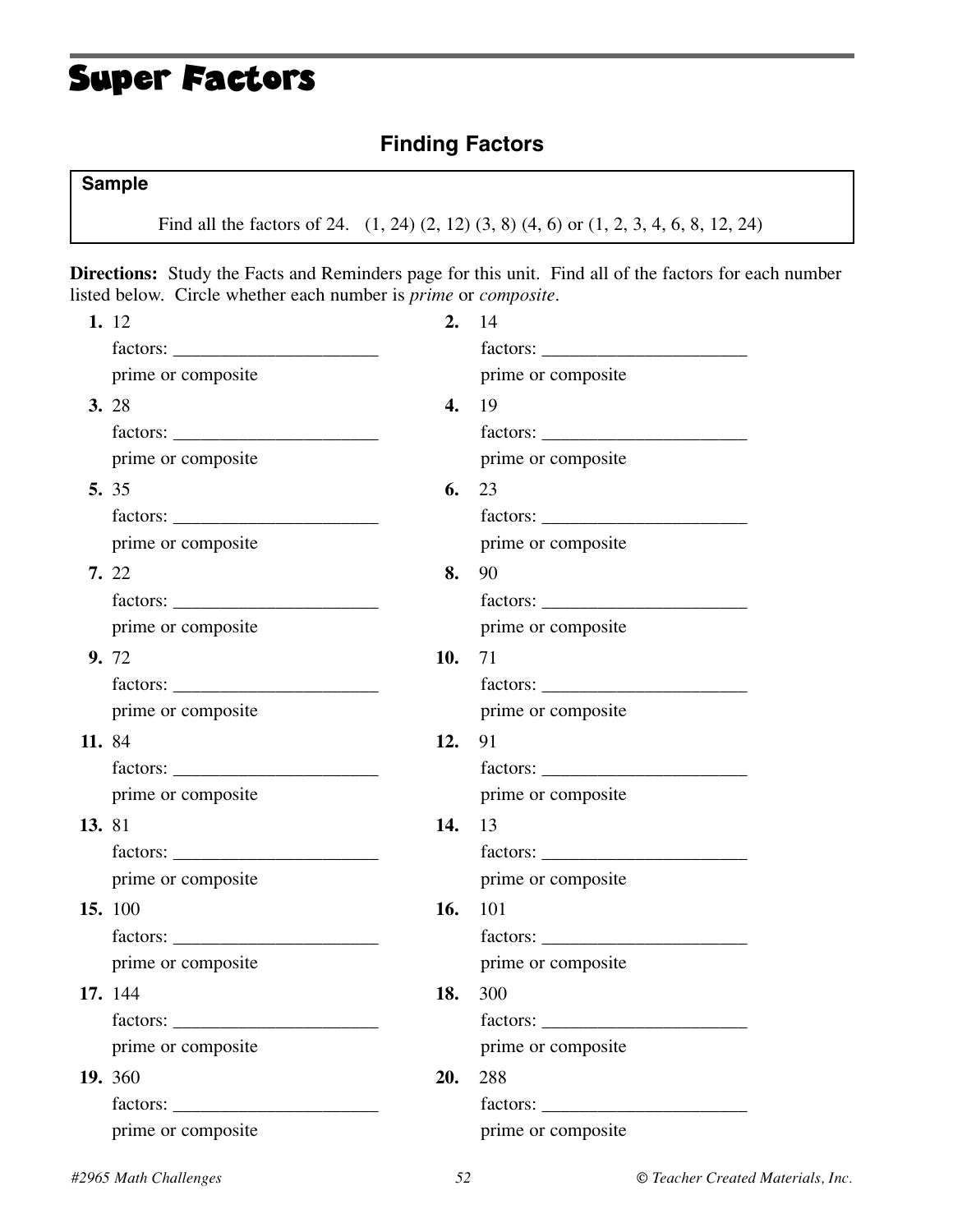# Super Factors

#### **Prime Factorization**



**Directions:** Carefully read the Facts and Reminders page for this unit. Use factor trees to find the prime factors of the numbers listed on this page. Use exponents to write the prime factorization of each number.

| 1.                             | 18                                | 2. | 24                                                                                                                                                                                                                                         |                       |
|--------------------------------|-----------------------------------|----|--------------------------------------------------------------------------------------------------------------------------------------------------------------------------------------------------------------------------------------------|-----------------------|
|                                |                                   |    |                                                                                                                                                                                                                                            |                       |
|                                | prime factorization: _________    |    | prime factorization: _________                                                                                                                                                                                                             |                       |
| 3.                             | 36                                | 4. | 28                                                                                                                                                                                                                                         |                       |
|                                | prime factorization: _________    |    | prime factorization: ________                                                                                                                                                                                                              |                       |
| 5.                             | 60                                | 6. | 72                                                                                                                                                                                                                                         |                       |
|                                | prime factorization: ________     |    | prime factorization: ________                                                                                                                                                                                                              |                       |
| 7.                             | 144                               |    | 8.<br>108                                                                                                                                                                                                                                  |                       |
| prime factorization: _________ |                                   |    | prime factorization: _________                                                                                                                                                                                                             |                       |
| 9.                             | 432                               |    | <b>10.</b> The contract of the contract of the contract of the contract of the contract of the contract of the contract of the contract of the contract of the contract of the contract of the contract of the contract of the cont<br>999 |                       |
|                                | prime factorization: ________     |    | prime factorization: ________                                                                                                                                                                                                              |                       |
|                                | © Teacher Created Materials, Inc. |    | 53                                                                                                                                                                                                                                         | #2965 Math Challenges |